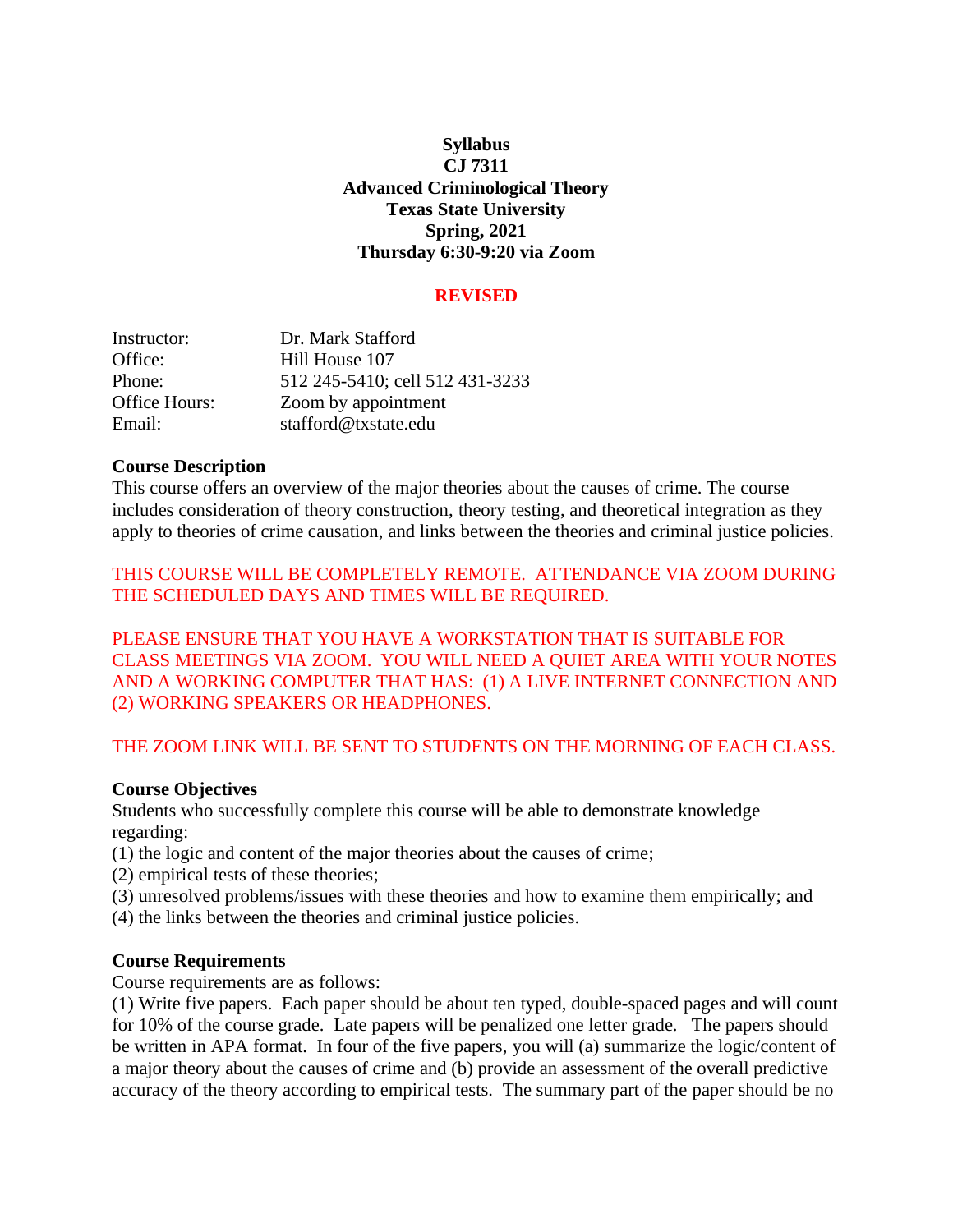more than five pages in length, with the rest of the paper being the assessment. The first paper will be on deterrence theory or differential association theory or social learning theory and will be due on February 11th. The second paper will be on social control/social bonding theory or self-control theory or labeling theory or reintegrative shaming theory and will be due on March 4th. The third paper will be on lifestyle/routine activity theory or social disorganization theory or collective efficacy theory and will be due on March 18th. The fourth paper will be on anomie/strain theory or institutional anomie theory or general strain theory and will be due on April 1st. The fifth paper will be different from the first four papers. It can be turned in before April 15th. You should be mindful of the due dates for the other papers and the examinations. The fifth paper will not be a summary and assessment of a theory. Instead, you will identify unresolved problems/issues with one of the major theories and discuss how you would address them empirically. This might include a research design, or it might be a general research strategy that you would adopt. Each of you will make a 20-minute oral presentation of this paper on April 15th.

**Important note: For the last paper, students can write an empirical piece that brings data to bear on one of the theories covered in the course. If this option is chosen, the paper should be about 20 pages in length, and it will count for two papers – one of the first five papers and the last paper.**

### **Another important note: It is unacceptable to submit papers written in whole or in part for other courses.**

(2) There will be two take-home examinations that will consist of short-answer questions requiring a thorough understanding of the readings and lecture materials. You will be asked on each examination to define/discuss key concepts (e.g., social disorganization)/principles (e.g., principle of differential association) in theories about the causes of crime and deviance. The first will be a take-home examination that will be distributed at the end of class on March 4th and will be due on March 11th. The first examination will count for 20% of the course grade. The second examination will be a comprehensive take-home examination, and it will count for 30% of the course grade. It will be distributed at the end of class on April 22nd, and it will be due on April 29th.

(3) Class attendance and participation are mandatory.

## **Grading**

Five papers, 100 points each First examination, 100 points Second examination, 100 points

To compute weighted point total:

(1) Multiply points for each paper by .1 (each paper counts for 10% of course grade).

(2) Multiply points for the first examination by .20 (the first examination counts for 20% of course grade).

(3) Multiply points for the second examination by .30 (the second examination counts for 30% percent of course grade).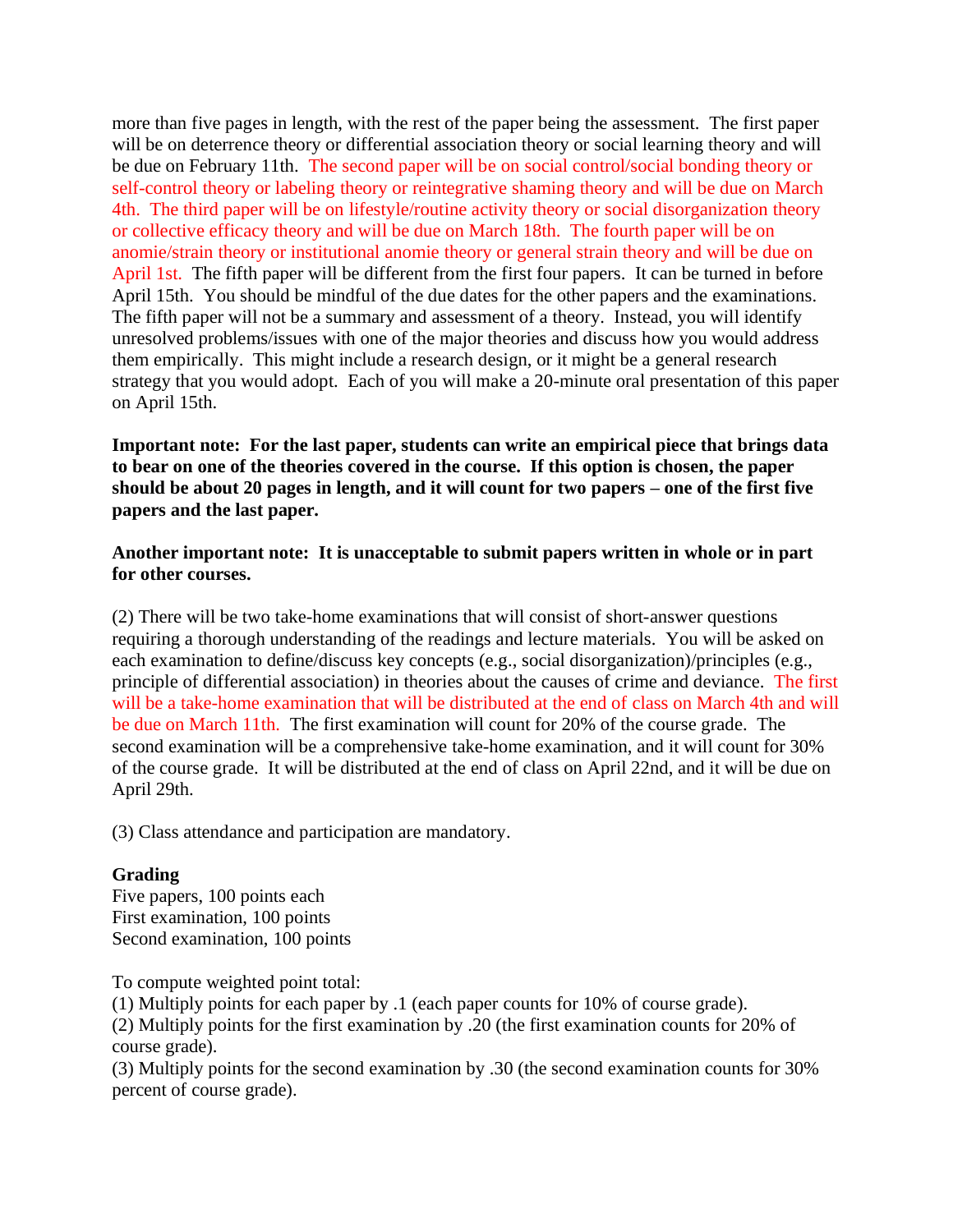$(4)$  Add points from  $(1)$ ,  $(2)$ , and  $(3)$  above.

Conversion of weighted point total to letter grade:

 $90-100 - A$ 80-89 - B 70-79 - C  $60-69 - D$ 59 or  $less - F$ 

## **Policies**

I will discuss appropriate accommodations that you may require as a student with a disability. Before accommodations will be made, you may be required to provide proper documentation.

## **Texas State University Honor Code**

As members of a community dedicated to learning, inquiry, and creation, the students, faculty, and administration of our University live by the principles in this Honor Code. These principles require all members of this community to be conscientious, respectful, and honest.

WE ARE CONSCIENTIOUS. We complete our work on time and make every effort to do it right. We come to class and meetings prepared and are willing to demonstrate it. We hold ourselves to doing what is required, embrace rigor, and shun mediocrity, special requests, and excuses.

WE ARE RESPECTFUL. We act civilly toward one another and we cooperate with each other. We will strive to create an environment in which people respect and listen to one another, speaking when appropriate, and permitting other people to participate and express their views. WE ARE HONEST. We do our own work and are honest with one another in all matters. We understand how various acts of dishonesty, like plagiarizing, falsifying data, and giving or receiving assistance to which one is not entitled, conflict as much with academic achievement as with the values of honesty and integrity.

## ADDRESSING ACTS OF DISHONESTY

Students accused of dishonest conduct may have their cases heard by the faculty member. The student may also appeal the faculty member's decision to the Honor Code Council. Students and faculty will have the option of having an advocate present to insure their rights. Possible actions that may be taken range from exoneration to expulsion.

The policies and procedures regarding Honor Code violations are outlined at http://policies.txstate.edu/university-policies/07-10-01.html

## **Required Readings**

Michael Gottfredson and Travis Hirschi's *A General Theory of Crime*, 1990. Marcus Felson and Mary Eckert's *Crime and Everyday Life*, 2016. John Laub and Robert Sampson's *Shared Beginnings, Divergent Lives*, 2003.

Other required readings are available on CANVAS.

## **Oral History Project of ASC**

https://asc41.com/oral-history/interviews/#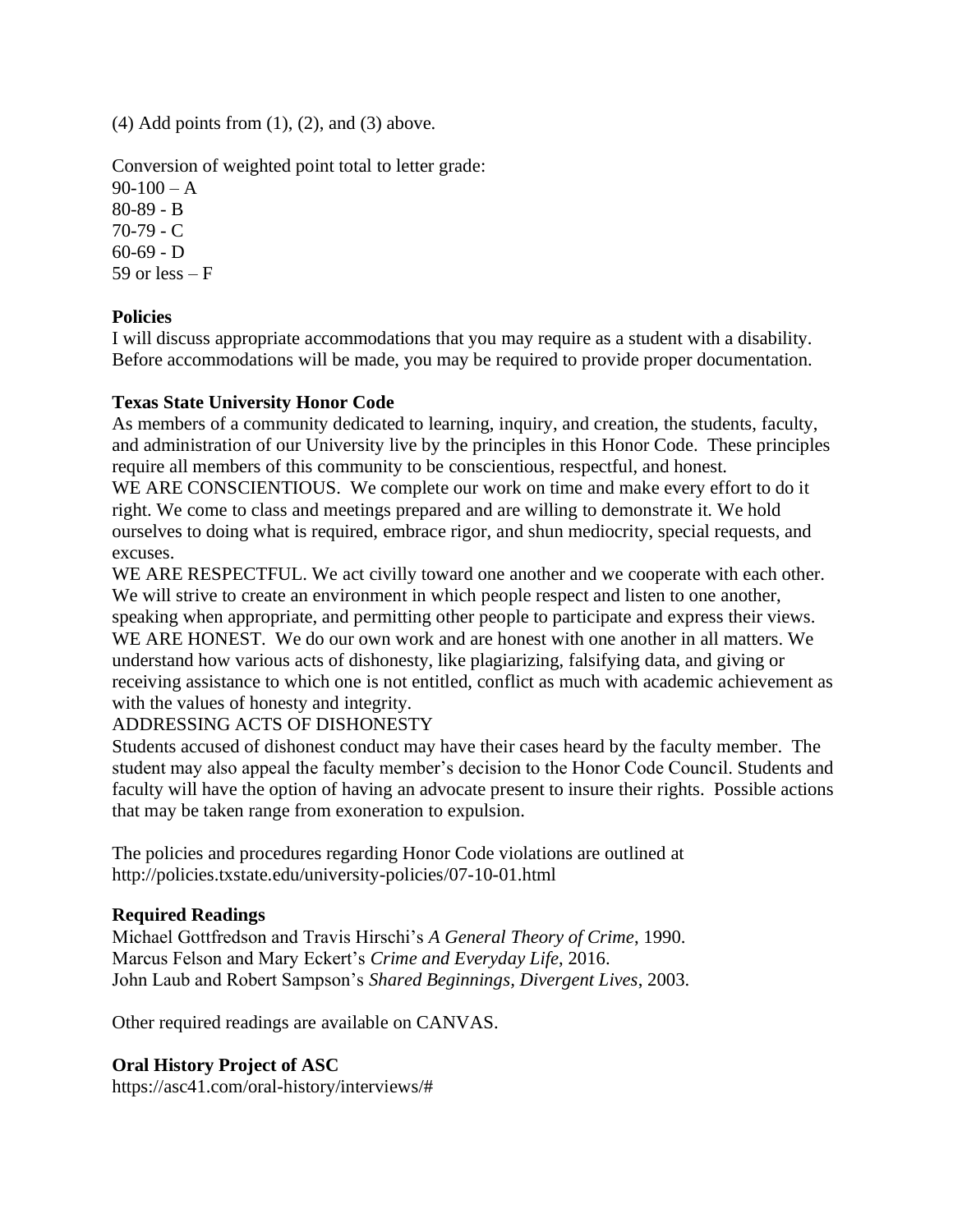### **Schedule and Required Readings**

### **January 21 Introduction and Metatheory**

(1) Robert Agnew's "Determinism, Indeterminism, and Crime," *Criminology*, 1995.

(2) Daniel Mears and Mark Stafford's "Central Analytical Issues in the Generation of Cumulative Sociological Knowledge," *Sociological, Focus*, 1992. (3) Mark Stafford and Daniel Mears' "Causation, Theory, and Policy in the Social Sciences," in *Emerging Trends in the Social and Behavioral Sciences*, 2015. (4) Jack Gibbs' "Seven Dimensions of the Predictive Power of Sociological Theories," *National Journal of Sociology*, 1997.

(5) Lynn Exum and Cristina Layana's "A Test of the Predictive Validity of Hypothetical Intentions to Offend," *Journal of Crime and Justice*, 2016. (6) Gary Sweeten's "Scaling Criminal Offending," *Journal of Quantitative Criminology*, 2012.

### **January 28 Deterrence**

(1) Greg Pogarsky et al.'s "Modeling Change in Perceptions about Sanction Threats," *Journal of Quantitative Criminology*, 2004.

(2) Alicia Sitren and Brandon Applegate's "Testing the Deterrent Effects of Personal and Vicarious Experience with Punishment and Punishment Avoidance," *Deviant Behavior*, 2007.

(3) Mark Stafford and Mark Warr's "A Reconceptualization of General and Specific Deterrence," *Journal of Research in Crime and Delinquency*, 1993. (4) John Cochran's "Morality, Rationality and Academic Dishonesty," *International Journal of Criminology and Sociology*, 2015.

(5) Alex Piquero et al.'s "Does Morality Condition the Deterrent Effect of Perceived Certainty among Incarcerated Felons?" *Crime and Delinquency*, 2016.

### **February 4 Differential Association and Social Learning**

(1) Ronald Akers et al.'s "Social Learning and Deviant Behavior," *American Sociological Review*, 1979.

(2) Raymond Paternoster et al.'s "The Causal Impact of Exposure to Deviant Peers," *Journal of Research in Crime and Delinquency*, 2012.

(3) Daniel Ragan's "Revisiting 'What They Think,'" *Criminology*, 2014.

(4) Gregory Zimmerman and Bob Vasquez's "Decomposing the Peer Effect on Adolescent Substance Use," *Criminology*, 2011.

(5) Owen Gallupe et al.'s "Selection and Influence," *Journal of Quantitative Criminology*, 2019.

(6) Travis Pratt et al.'s "The Empirical Status of Social Learning Theory: A Meta-Analysis," *Justice Quarterly*, 2010.

(7) Owen Gallupe et al.'s "An Experimental Test of Deviant Modeling," *Journal of Research in Crime and Delinquency*, 2016.

(8) Carter Rees and Gregory Zimmerman's "The First Delinquent Peers are the Most Important," *Justice Quarterly*, 2016.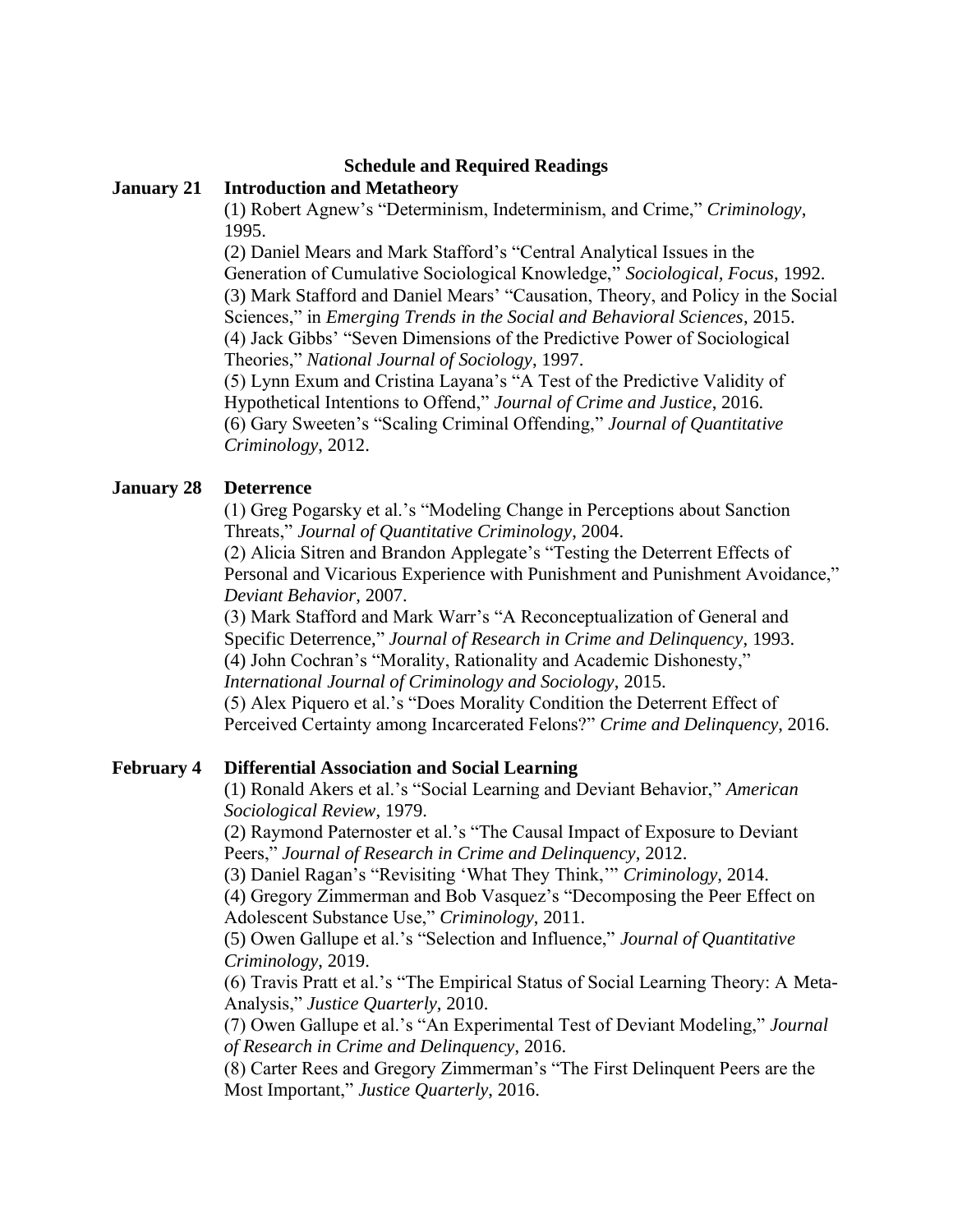### **February 11 First Paper Due (Deterrence, Differential Association, or Social Learning)**

### **February 11 Social Control/Social Bonding**

(1) Jeffrey Bouffard and Stephen Rice's "The Influence of the Social Bond on Self-Control at the Moment of Decision," *American Journal of Criminal Justice*, 2011.

(2) Travis Hirschi's "On the Compatibility of Rational Choice and Social Control Theories of Crime," in *The Reasoning Criminal*, 1986.

(3) Machteld Hoeve et al.'s "The Relationship between Parenting and Delinquency," *Journal of Abnormal Child Psychology*, 2009.

(4) Jeffrey Ward et al.'s "Hirschi's Redefined Self-Control," *Crime and Delinquency*, 2012.

## **February 25 Self-Control**

(1) Michael Gottfredson and Travis Hirschi's *A General Theory of Crime*, 1990. (2) Harold Grasmick et al.'s "Testing the Core Empirical Implications of Gottfredson and Hirschi's General Theory of Crime," *Journal of Research in Crime and Delinquency*, 1993.

(3) Walter Forrest et al.'s "Development of Impulsivity and Risk-Seeking," *Criminology*, 2019.

(4) Travis Hirschi and Michael Gottrfredson's "In Defense of Self-Control," *Theoretical Criminology*, 2000.

## **February 25 Labeling and Reintegrative Shaming**

(1) Jon Bernburg et al.'s "Official Labeling, Criminal Embededness, and Subsequent Delinquency," *Journal of Research in Crime and Delinquency*, 2006. (2) Akiva Liberman et al.'s "Labeling Effects of First Juvenile Arrests," *Criminology*, 2014.

(3) Stacy De Coster and Jennifer Lutz's "Reconsidering Labels and Primary Deviance," *Journal of Research in Crime and Delinquency*, 2018. (4) Lonnie Schaible and Lorine Hughes' "Crime, Shame, Reintegration, and Cross-National Homicide," *The Sociological Quarterly*, 2011.

- **March 4 Second Paper Due (Social Control/Social Bonding, Self-Control, Labeling, or Reintegrative Shaming)**
- **March 4 Take-Home Examination Distributed (Metatheory, Deterrence, Differential Association, Social Learning, Social Control/Social Bonding, Self-Control, Labeling, and Reintegrative Shaming)**
- **March 11 Take-Home Examination Due**

#### **March 4 Lifestyle/Routine Activity** (1) Marcus Felson and Mary Eckert's *Crime and Everyday Life*, 2016.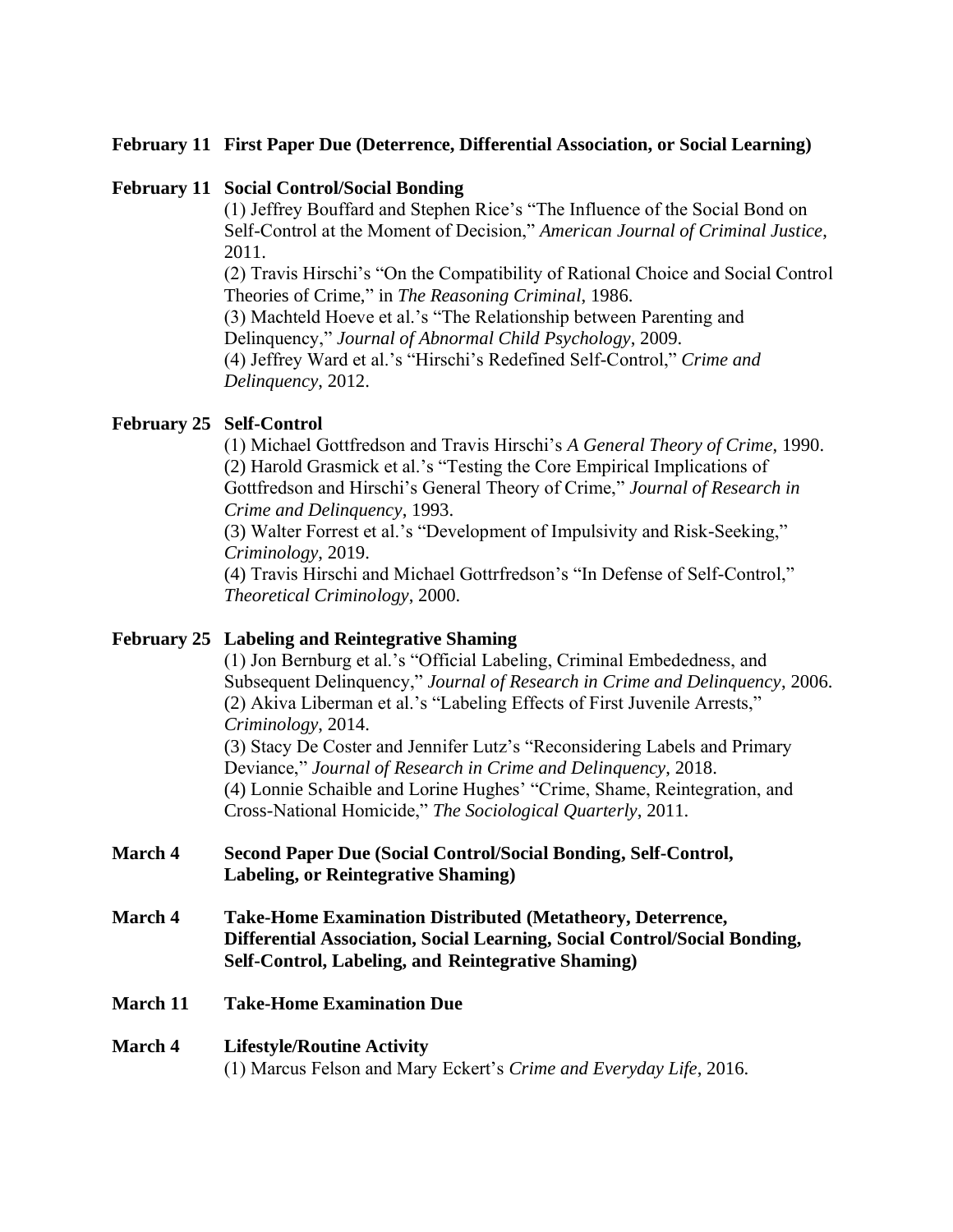(2) Martin Andresen's "A Spatial Analysis of Crime in Vancouver, British Columbia," *The Canadian Geographer*, 2006. (3) Lawrence Cohen and Marcus Felson's "Social Change and Crime Rate Trends," *American Sociological Review*, 1979. (4) Jackson Bunch et al.'s "Demographic Characteristics and Victimization Risk," *Crime and Delinquency*, 2012. (5) Joe Bannister et al.'s "Place and Time in the Criminology of Place," *Theoretical Criminology*, 2017. (6) Pamela Wilcox and Francis Cullen's "Situational Opportunity Theories of

Crime," *Annual Review of Criminology*, 2017.

### **March 11 Social Disorganization and Collective Efficacy**

(1) Candice Odgers et al.'s "The Protective Effects of Neighborhood Collective Efficacy on British Children Growing Up in Deprivation," *Developmental Psychology*, 2009.

(2) Robert Sampson and Byron Groves' "Community Structure and Crime," *American Journal of Sociology*, 1989.

(3) Robert Sampson et al.'s "Civil Society Reconsidered," *American Journal of Sociology*, 2005.

(4) Wouter Steenbeek and John Hipp's "A Longitudinal Test of Social Disorganization Theory," *Criminology*, 2011.

(5) Daniel O'Brien et al.'s "Looking Through Broken Windows," *Annual Review of Criminology*, 2019.

### **March 18 Third Paper Due (Lifestyle/Routine Activity, Social Disorganization, or Collective Efficacy)**

## **March 18 No Class (Spring Break – March 14-21)**

### **March 25 Anomie/Strain, Institutional Anomie, and General Strain**

(1) Mitchell Chamlin and John Cochran's "An Evaluation of the Assumptions that Underlie Institutional Anomie Theory," *Theoretical Criminology*, 2007. (2) Robert Merton's "Social Structure and Anomie," *American Sociological Review*, 1938. (3) Travis Pratt and Francis Cullen's "Assessing Macro-Level Predictors and Theories of Crime," in *Crime and Justice*, 2005. (4) Ekaterina Botchkovar et al.'s "General Strain Theory," *Criminology*, 2009. (5) Wesley Jennings et al.'s "Gender and General Strain Theory," *Journal of Criminal Justice*, 2009. (6) Robert Agnew's "Reflection on a 'A Revised Strain Theory of Delinquency',"

*Social Forces*, 2012.

(7) Robert Agnew's "Socioeconomic Status, Economic Problems, and Delinquency," *Youth and Society*, 2008.

## **April 1 Fourth Paper Due (Anomie/Strain, Institutional Anomie, or General Strain)**